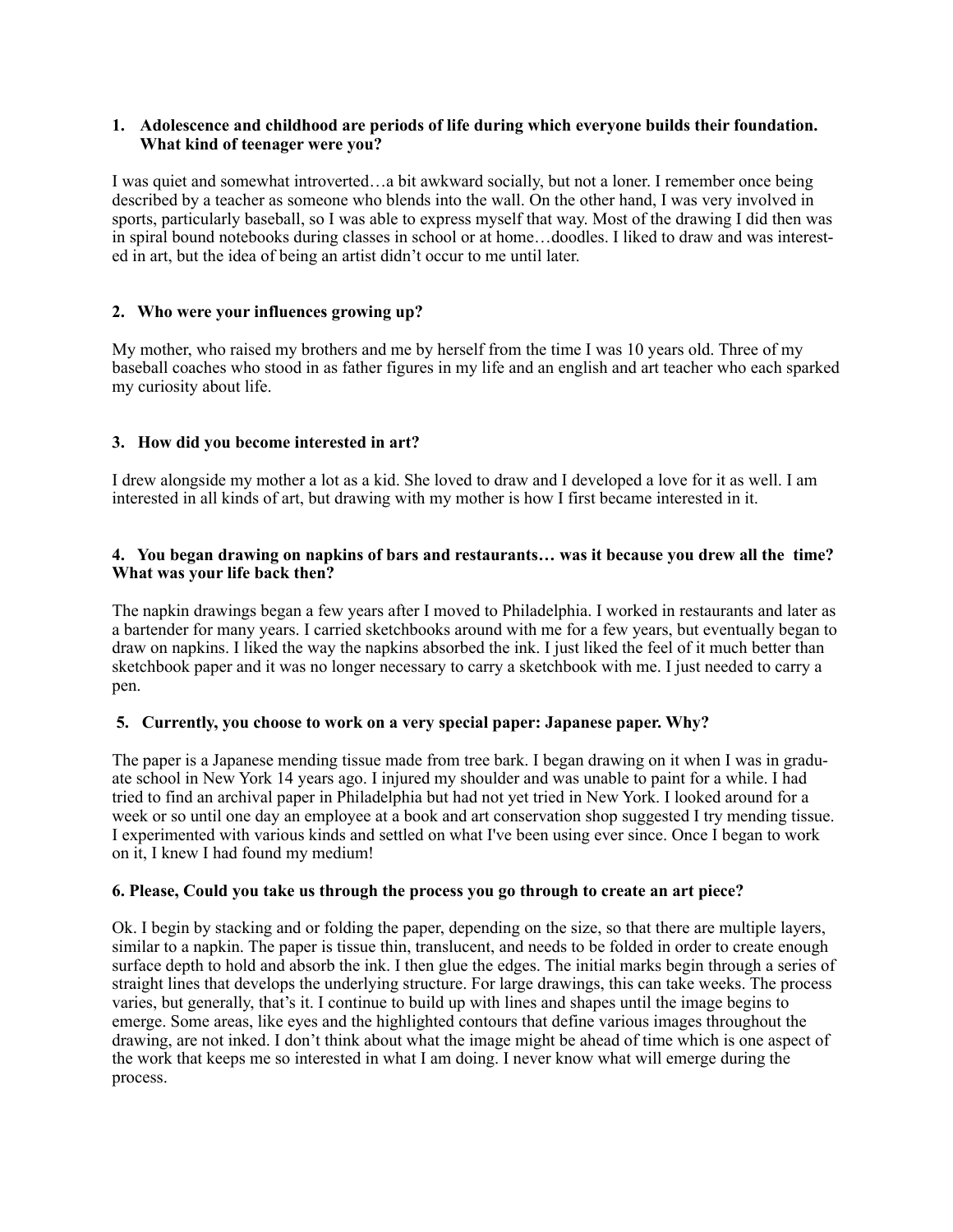#### **7. Your favorite topics seem to be fertility, growth and death. How would you define your own path and evolution through these themes?**

**T**hese topics are an important aspect of my work. The symbolic references, such as snakes, skulls, genitalia, eggs, and spiritual figures that emerge during the process all contribute to these ideas. As I've developed the imagery and explored these themes, they have come to predominate and have enabled me to express universal ideas that also often reflect my personal life in some way.

### **8. We can feel a great determination and a deep drive in your choice of color: black. And perhaps grey tones…Could you please tell us more about this?**

Black ink is what I always used with the napkins…the pen I carried with me. The imagery I developed with the napkins continues through to my current work. Essentially, what I'm doing now is drawing on really nice napkins. I tried other methods of working. I painted very colorful paintings for 15 years or so, I completed several murals in Philadelphia, I made etchings, but I never stopped drawing on napkins. I would paint in the studio and draw on napkins outside, in cafes, bars and restaurants. I still use the same pen…also Japanese, by the way. So, the thing that attracts me to this way of working is the simplicity of materials that stimulates a direct flow of images. This allows for a direct line, so to speak…just like drawing on a napkin.

### **9. Beyond the nearly mystical imagery, we can feel that your work is a commentary of how we live in society…True? Wrong?**

The notion of transcendence in everyday life is a key idea in the work. Beyond that, my work is a slow process, carefully made by hand. Quality is an important idea and I try to make good work. But what's as, if not more, important to me is the meditative process itself, where my attention is completely focussed on and absorbed by the activity of drawing. This aspect of my work is what motivates me as much as seeing the finished drawing. My work is very personal and I am not intentionally commenting on how we live in society. But it does express the spiritual in life and there is a devotional aspect to it. So in that regard, it is.

# **10. What is the major point of your research in your creation?**

Through my art I have come to know the world, and myself better. A teacher I had in high school, while teaching an ancient civilizations class, took from me and showed our class one of my doodles one day. He explained to the class some possible interpretations that the image may have represented within the culture he was teaching us about at the time. That was the first time I remember being interested in what he was saying and I began to pay attention. I think the major point of my research has been drawing and paying attention along the way to what interests me. Drawing is what sparks my desire to learn and understand things. My interest in ideas related to art and life in general have led me to explore the world of ideas and taken me to places like Angkor in Cambodia. It's hard to say what the major point of my research is because it continues to evolve and change as I do. Some of my interests and influences over the years, as they relate specifically to art-making, include…my mother's drawings, editorial illustrations in the NY Times book review from the late 70's and early 80's, the east village art scene, figuration libre, self-taught art and art brut, Jung, Freud, Rank, religions, cultures and art of the east and west, obsessive, slow, and meditative art, indigenous art, William Blake, Pierre Bettencourt, the idea of flow, psychedelic art, erotic art, and recently, the concept of meta-doodles.